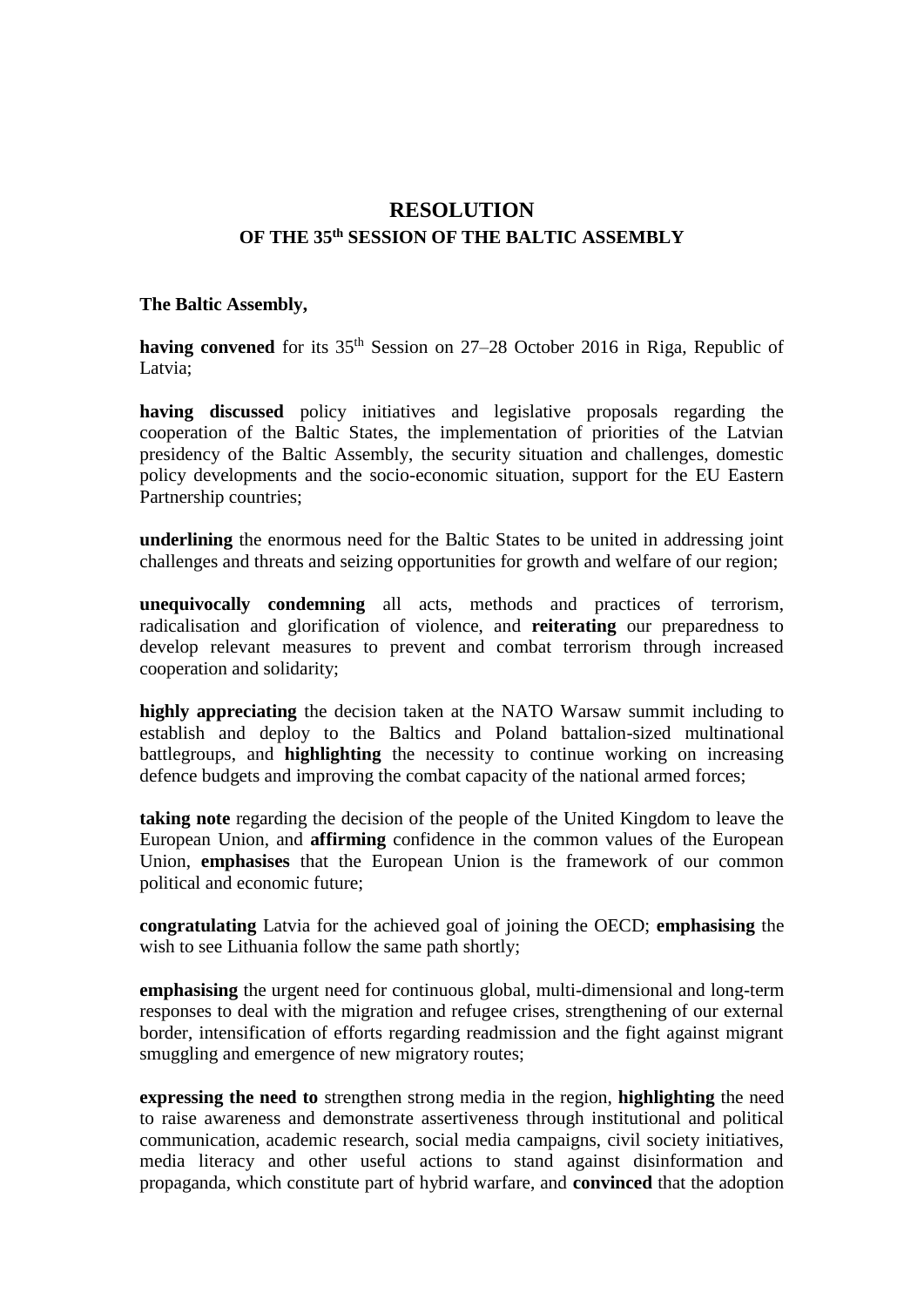of measures to provide the target audience with adequate and compelling information about issues of public interest is an efficient strategy to counteract anti-EU propaganda;

# **calls on the parliaments and governments of Estonia, Latvia and Lithuania, as well as the Baltic Council of Ministers:**

## **regarding the migration and refugee crisis:**

- to improve the capacity of the Baltic security services to combat terrorism and organised crime, as well as to prevent possible security risks linked to admitting and integrating asylum seekers distributed among EU member states;
- to foster inter-agency cooperation on the Baltic level by establishing joint investigation teams and providing mutual assistance in cases of migrant smuggling;
- sharing of know-how, information and exchange of best practices among the relevant authorities of the Baltic States regarding their experience as well as in staff training.

## **regarding cooperation of law-enforcement institutions:**

- reinvigorate the fight against terrorism and organised crime through, *inter alia,* cooperation with the relevant authorities from Belarus and Russia;
- to form an *ad hoc* group of experts under the auspices of the Baltic Council of Ministers in order to explore the possibilities of organising regular tactical exercises for the Baltic law-enforcement agencies and establishing a joint master's programme for the staff of Baltic law-enforcement agencies with both national and EU funding;
- to place greater focus on investigating organised crime networks not only on a national, but also regional level;
- to coordinate joint measures of the relevant law-enforcement institutions to decrease the proportion of the "shadow economy" in the Baltic States by detecting possible legislative gaps that can be used for tax avoidance, exchanging information and agreeing on general to fight against tax fraud;

## **regarding closer cooperation of border guard services:**

- to elaborate and finalise agreements between the governments of the Republic of Latvia, Republic of Estonia and Republic of Lithuania on the maintenance of Latvian-Estonian and Latvian-Lithuanian borders and activities of border guard representatives;
- to finalise the "Joint Patrol Agreement between the State Border Guard Service under the Ministry of Interior of the Republic of Lithuania, the Police Department under the Ministry of Interior of the Republic of Lithuania, the State Border Guard of the Republic of Latvia and the State Police of the Ministry of Interior of the Republic of Latvia";
- to ensure continuation of the operational cooperation of state border guard services of Estonia, Latvia and Lithuania in combating cross-border crime;
- to explore the possibilities to harmonise penalties in national legislation for organising illegal movement of persons across state borders;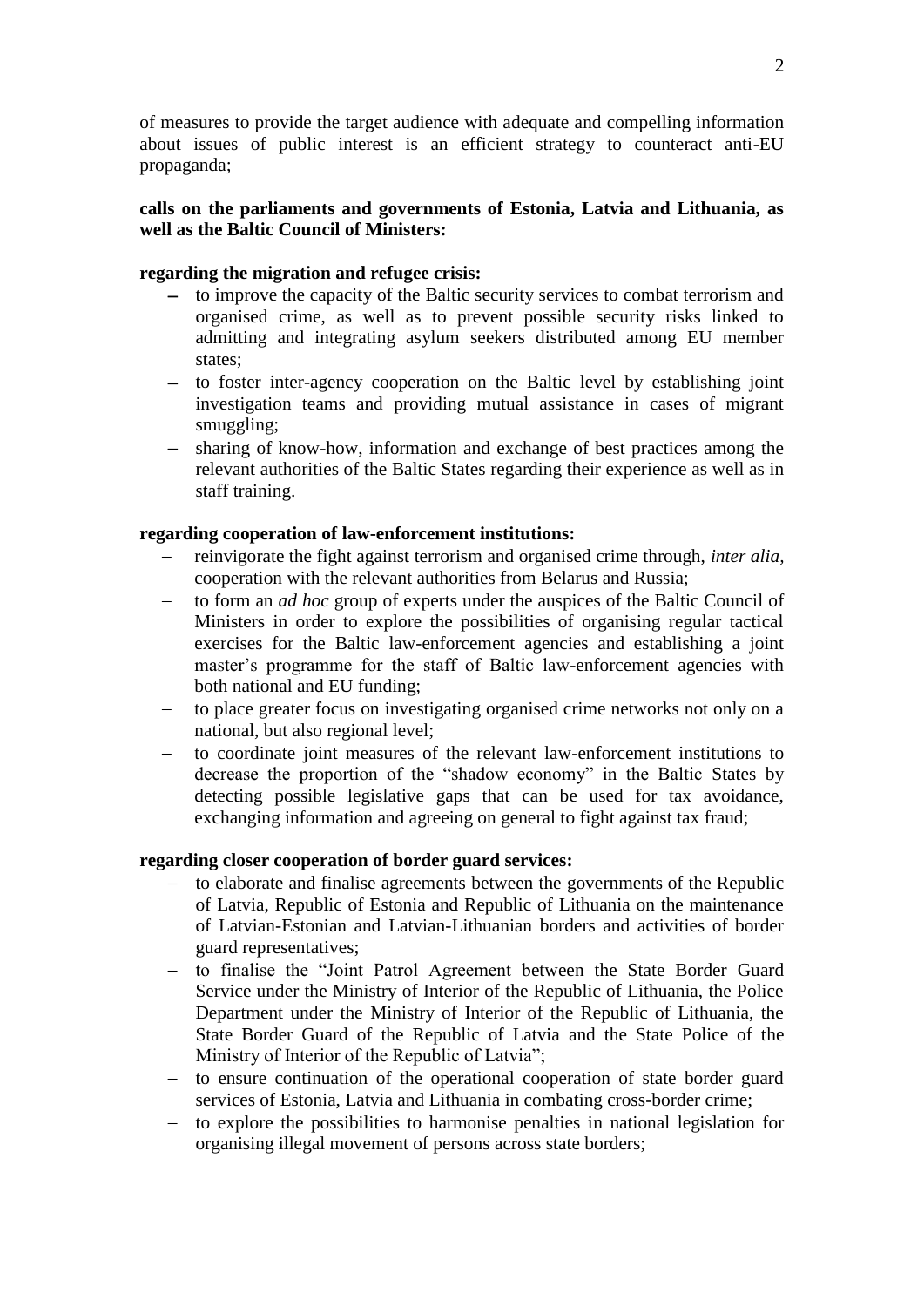## **regarding the demographic situation in the Baltic States and state policies for family support:**

- to send our societies a clear signal about the sustainability and longevity of our national family support policies. Even the worst economic downturn should not be used as an excuse for cutting back on family support;
- to improve national policy regarding work/study-life balance in order to provide both parents with the opportunity to work part-time whilst sharing parental responsibilities and retaining eligibility for state support;
- to promote an equal involvement of both parents in childcare, allowing parents to take care of their child for a longer period (until the child reaches the age of three), providing parents with a choice regarding early childcare alternatives, and ensuring *de facto* availability of childcare options after the end of the childcare leave;
- to build on the experience of neighbouring countries and research of specialised institutes by adopting the best and most effective family support policy mechanisms.

## **regarding protection of the rights of children of citizens of the Baltic States residing abroad:**

- to ensure that the competent authorities inform the public about the differences in legislation, traditions and culture in the countries to which families with children move;
- $-$  to ensure significant clarifications and improvements to Brussels  $II<sup>1</sup>$  in order to align the understanding of the regulation throughout the member states;
- to ensure immediate exchange of information about cases involving nationals residing abroad and to promote the maintenance of links with diaspora;
- to establish a system for the consular services to ensure exchange of information and implement preventive measures of awareness building about the differences in laws, traditions and culture of other countries.

## **regarding cooperation in the energy sector:**

- to develop a united position regarding the development of the Astravets nuclear power plant;
- to promote public-private partnership in regard to low-carbon economy and develop long-term policies, so that not only the state but also the private sector is involved in the low-carbon economy.

## **regarding transport and infrastructure:**

1

- to promote enhanced involvement of Poland and Finland in the *RailBaltic/RailBaltica* project;
- to underline the need for long-term support for the *Rail Baltic/RailBaltica* project;
- to continue small and medium scale road infrastructure projects, develop cross-border infrastructure projects by using the EU cross-border cooperation program INTERREG;

<sup>1</sup> Regulation, known as Brussels IIa or sometimes Brussels II **-** Council Regulation (EC) No 2201/2003 of 27 November 2003 concerning jurisdiction and the recognition and enforcement of judgments in matrimonial matters and the matters of parental responsibility, repealing Regulation (EC) No 1347/2000